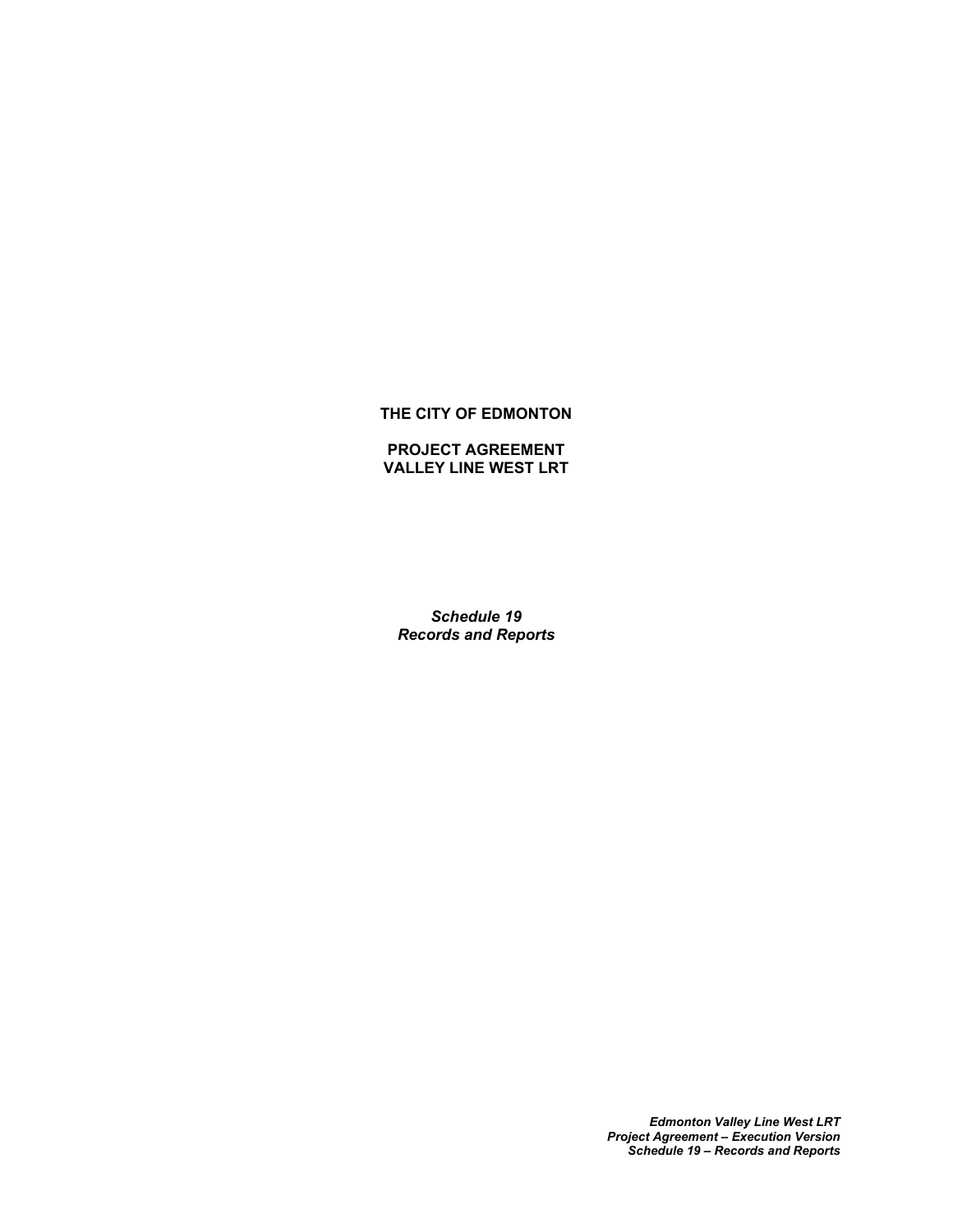# **TABLE OF CONTENTS**

| 2.             |     |  |
|----------------|-----|--|
| 3.             |     |  |
| $\mathbf{4}$ . |     |  |
|                | 4.1 |  |
|                | 42  |  |
|                | 4.3 |  |
|                |     |  |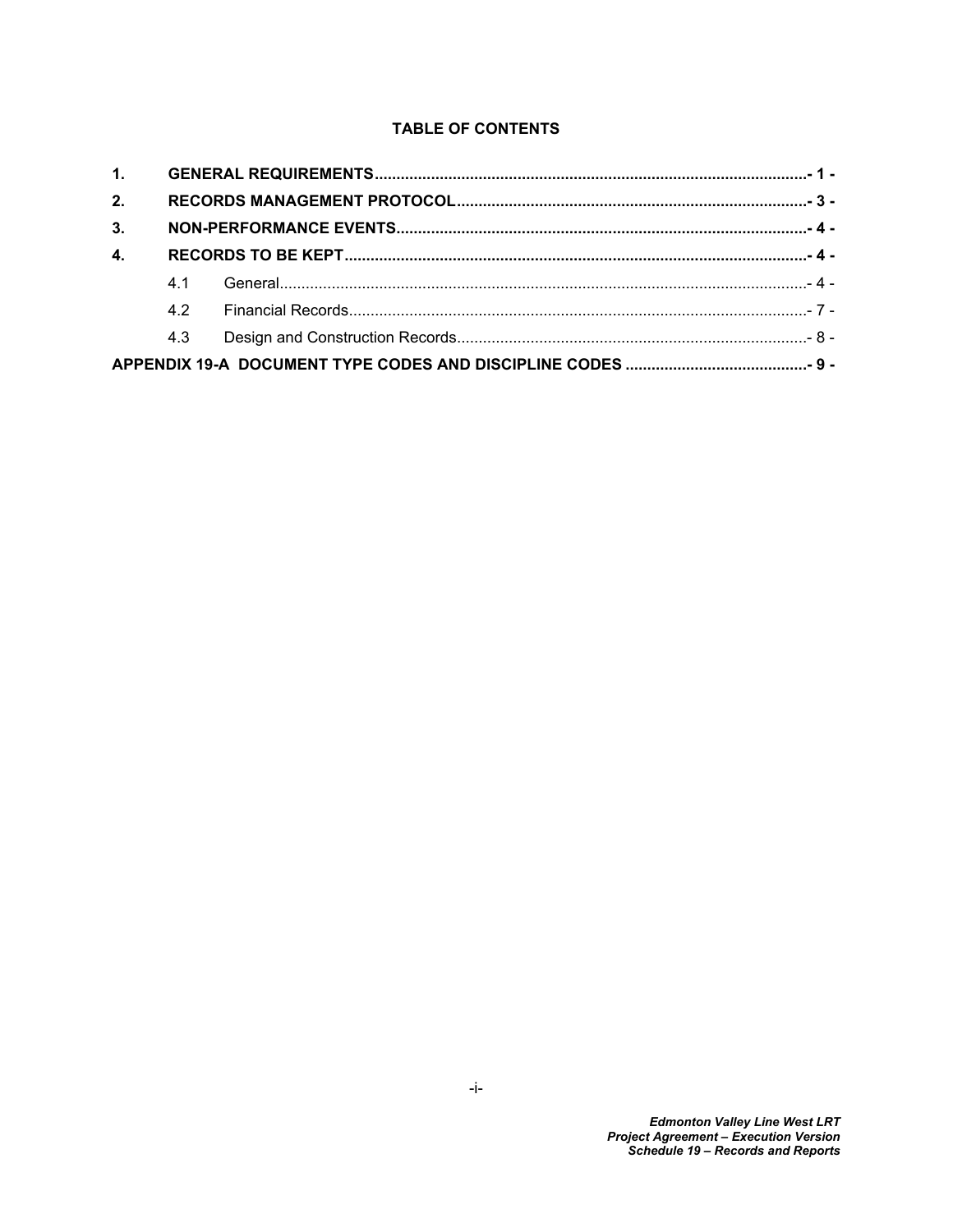#### **SCHEDULE 19**

#### **RECORDS AND REPORTS**

#### <span id="page-2-0"></span>**1. GENERAL REQUIREMENTS**

- (a) Project Co shall prepare, retain and maintain all Project Records, as follows:
	- (i) in accordance with this Agreement;
	- (ii) in an accurate, complete, legible, readily identifiable, readily retrievable and organized manner, complete with computer generated and searchable metadata;
	- (iii) in a form that is capable of audit;
	- (iv) in accordance with the requirements of Good Industry Practice and all Applicable Law; and
	- (v) in accordance with Project Co's normal business practices and the accepted Records Management Protocol.
- <span id="page-2-3"></span>(b) Wherever practical and unless otherwise agreed, Project Co shall retain and maintain original Project Records in their original form, and if the records are in electronic form, will retain them in such manner as to preserve the metadata or related attributes.
- <span id="page-2-1"></span>(c) On Construction Completion, Project Co will deliver originals of the Project Records identified in Section [4.1](#page-5-2) *[General]* of this Schedule 19 *[Records and Reports]* as requiring delivery of originals to the City.
- <span id="page-2-2"></span>(d) Subject to Section [1\(c\)](#page-2-1), Project Co shall maintain all other Project Records for a period of not less than 11.5 years from the date of creation but Project Co will not be obligated to maintain copies of any Project Record that was delivered to the City pursuant to Section 15.6 *[Consequences of Termination]* of this Agreement.
- (e) Project Co will only destroy the Project Records which are not required to be delivered to the City pursuant to Section [1\(c\)](#page-2-1) of this Schedule 19 *[Records and Reports]*, and will at least 60 days prior to the destruction date provide a notice to the City regarding the destruction date, together with a list of details sufficient to reasonably identify the class or series of Project Records to be destroyed. If, within such 60 day period the City, gives notice to Project Co that the City wishes to receive any of the Project Records, then Project Co shall, at its own cost and expense, deliver up such Project Records to the City in the manner and at the location or locations specified by the City, acting reasonably.
- (f) Within 60 days following the Effective Date or such other date Accepted by the City in the Submittal Schedule and Register, Project Co shall implement a comprehensive computerized information management system which shall include all Project Records, including but not limited to Project Records in relation to Design and Construction, and will:
	- (i) grant access to designated City Persons through secure online Internet access (or other access acceptable to the City, acting reasonably) to all Project Records, such that the designated City Persons will be able to read, copy, download,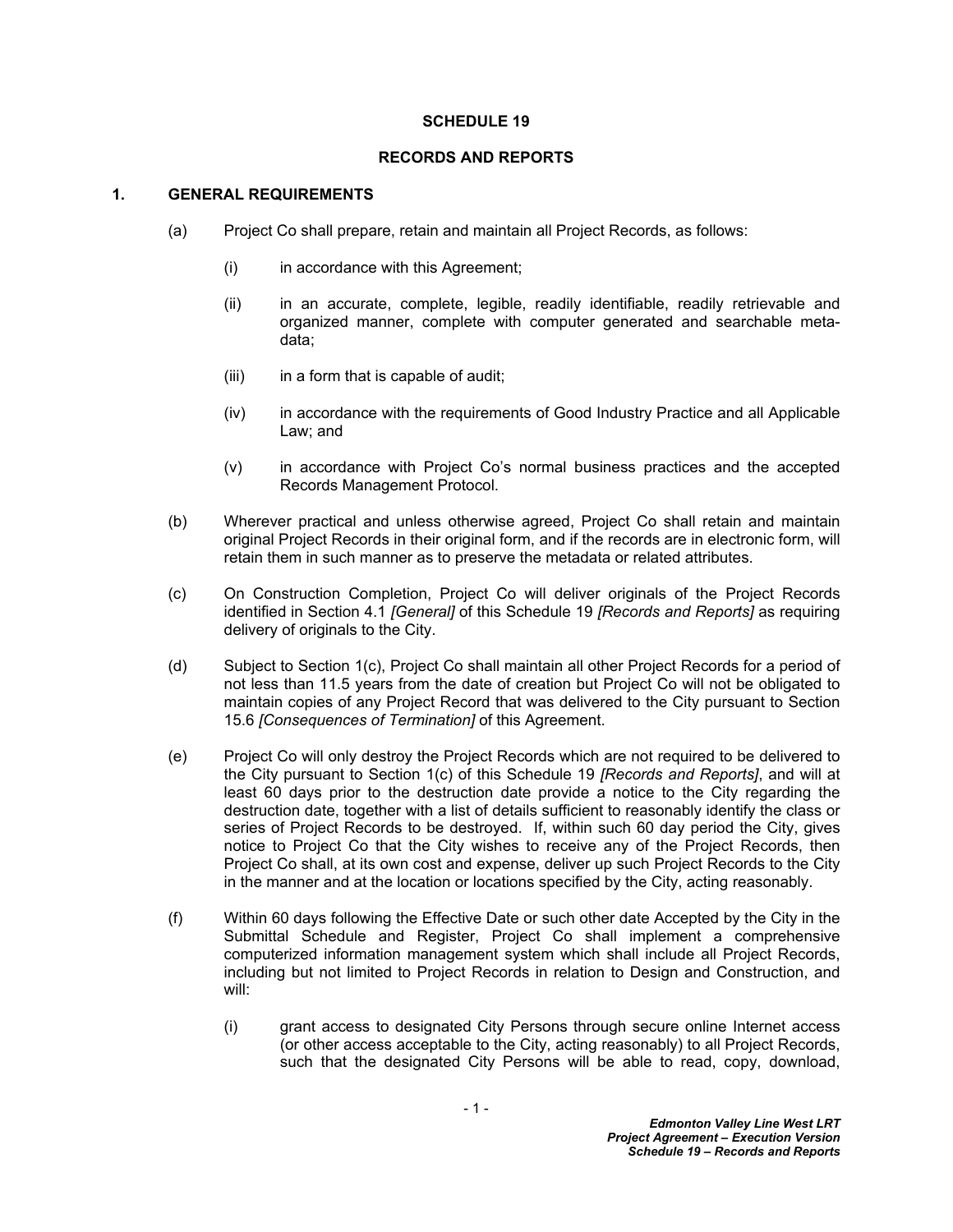upload, create and search all such Project Records and other information without payment;

- (ii) allow the designated City Persons to setup, control and provide access to a City administered portal within the overall information management system that will receive Project Records for redistribution within the City to permit review and comment. The City administered portal within the overall information management system shall allow the City to setup, manage and implement workflows for reviews;
- (iii) adopt the following document numbering convention for file names: [project ID]- [document type]-[WBS]-[discipline code]-[sequence number] [revision number]. For example: VLW-DWG-01000-CI-0100\_01. File names shall include:
	- (A) project ID, which shall be "VLW";
	- (B) document type code, listed in Appendix 19-A *[Document Type Codes and Discipline Codes]*;
	- (C) applicable WBS item number;
	- (D) discipline code, as listed in Appendix 19-A *[Document Type Codes and Discipline Codes]*;
	- (E) the sequence number; and
	- (F) revision number;
- (iv) have the ability to track all meta-data, including, but not limited to:
	- (A) unique document number;
	- (B) title;
	- (C) revision number;
	- (D) date submitted;
	- (E) target due date;
	- (F) applicable work package;
	- (G) applicable discipline;
	- (H) applicable sub discipline;
	- (I) client status;
	- (J) stage;
	- (K) author and ownership; and
	- (L) other reference field;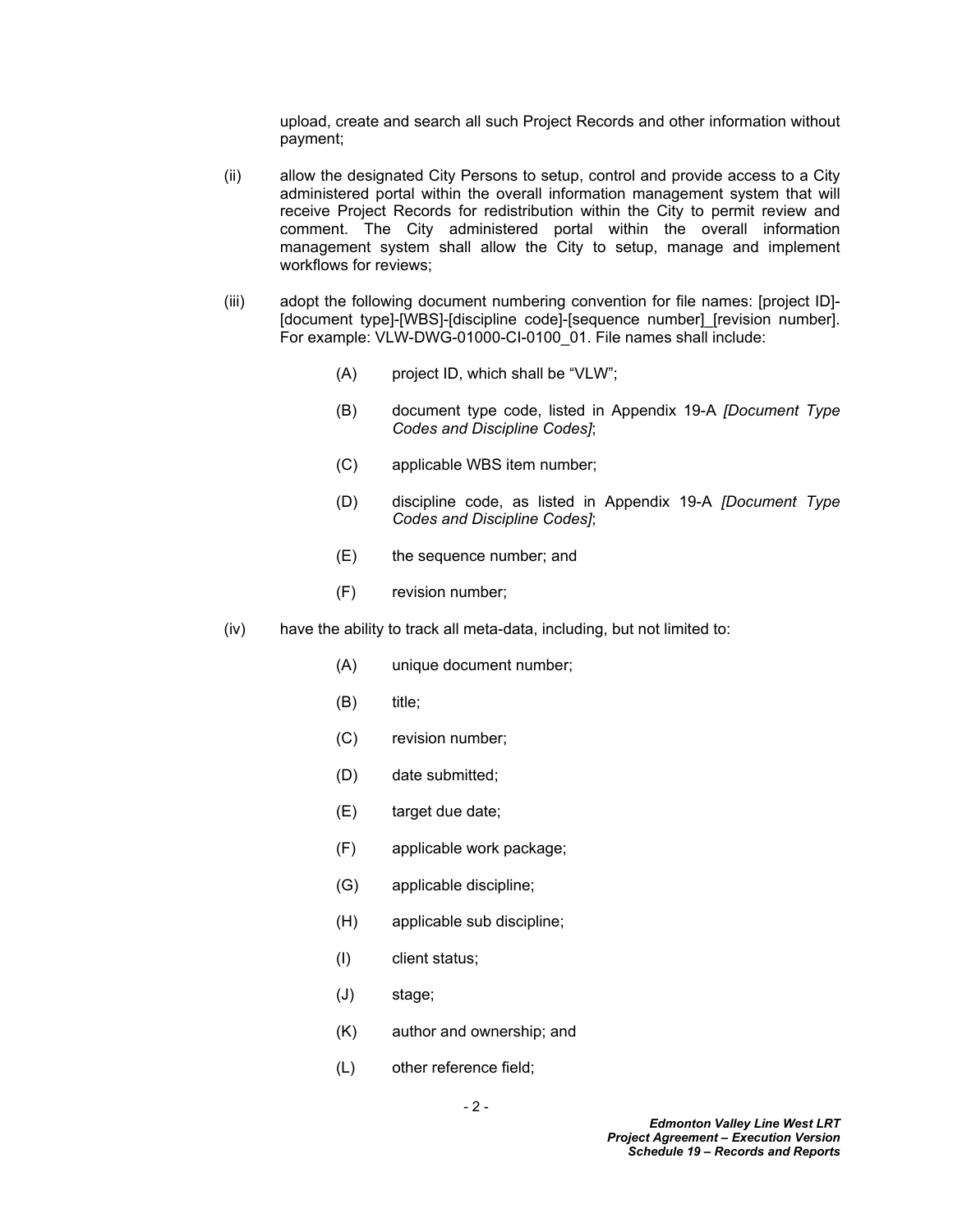- (v) provide all hardware and software required to operate the computerized information management system required to facilitate a functional interface with the City's information technology systems; provided that any future changes to the computerized information management system required and resulting from an upgrade to, or change by, the City to its information technology systems will be deemed to be a Change and the provisions of Schedule 13 *[Changes]* will apply;
- (vi) be responsible for backup and storage, in safe custody, of the Project Records and other information in accordance with the requirements of this Agreement, Good Industry Practice and all Applicable Law; and
- (vii) provide records and details of any specific license requirements required for the City's use of the computerized information management system and ensure that City access to the computerized information management system is a permitted use under the license or other requirements.
- (g) At least once each calendar year, and when reasonably requested by the City for its financial reporting, insurance and audit requirements, Project Co will, to the best of its ability and in good faith, deliver to the City a report summarizing all liabilities, claims, demands, including contingent liabilities, claims and demands, that Project Co has or may have against the City or that may be owing by the City to Project Co. The Parties acknowledge and agree that the contents of any such report or the failure to mention any matter in any such report will not limit either Party's rights or remedies against the other Party as contemplated by this Agreement.
- (h) Not less than 30 days after the delivery of the audited financial statement to lenders, shareholders or partners, Project Co shall provide the City with a copy of Project Co's audited financial statements prepared in accordance with IFRS or GAAP, consistently applied, together with copies of all related directors' and auditors' reports and all other notices and circulars to shareholders or partners, all of which will be treated by the City as Project Co's Confidential Information insofar as is permitted by the *Freedom of Information and Protection of Privacy Act*.
- (i) The City and its employees, agents and other representatives may at any time, at the City's expense, conduct an audit, examination or investigation of all the Project Records (including superseded Records) referred to in this Schedule 19 *[Records and Reports* and Project Co will make available its facilities, Records and information and provide reasonable assistance, including providing copies, in the conduct thereof. Project Co shall implement any recommendations from the City arising from an audit, examination or investigation.

### <span id="page-4-0"></span>**2. RECORDS MANAGEMENT PROTOCOL**

(a) Project Co will prepare and submit to the City's Representative in accordance with the requirements of Schedule 2 *[Submittal Review Procedure]*, a comprehensive records management protocol detailing Project Co's practices and procedures for management, organization, classification, preservation, back-up and safe custody of Records and other information in accordance with the requirements with this Schedule 19 *[Records and Reports]* (the "*Records Management Protocol*"). The Records Management Protocol will include protocols for ensuring the integrity of electronic records over the minimum retention period specified in Section [1\(d\)](#page-2-2) and Section [4](#page-5-1) *[Records To Be Kept]* of this Schedule 19 *[Records and Reports]*, as applicable.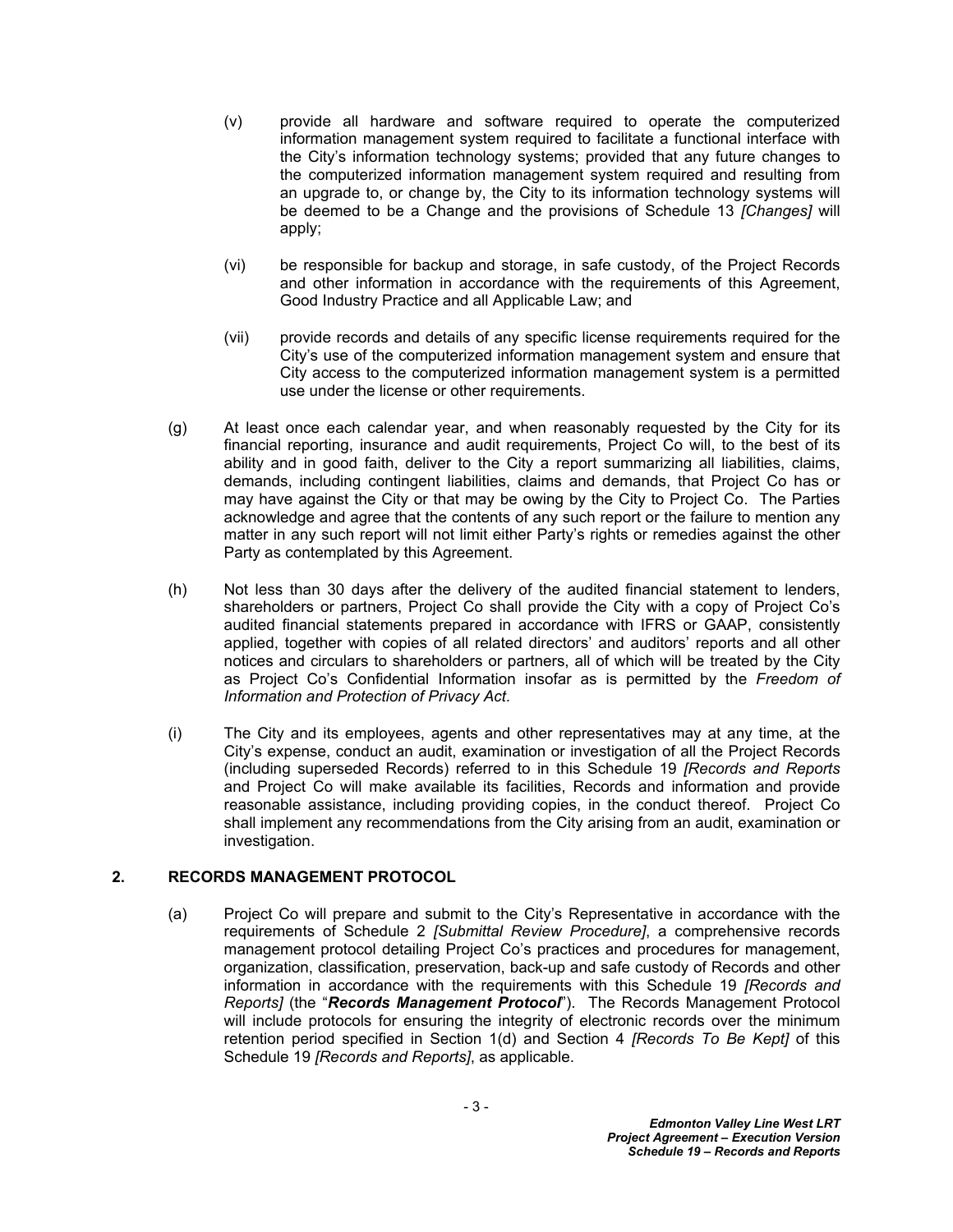- (b) Project Co shall implement the Records Management Protocol within 60 days following the Effective Date or such other date Accepted by the City in the Submittal Schedule and Register.
- (c) Project Co may need to amend the Records Management Protocol from time to time throughout the Term, as necessary to ensure that the Records Management Protocol at all times remains compliant with the requirements of this Schedule 19 *[Records and Reports]*, Good Industry Practice and Applicable Law. Any proposed amendments to the Records Management Protocol shall be subject to the requirements of Schedule 2 *[Submittal Review Procedure]*.

# <span id="page-5-0"></span>**3. NON-PERFORMANCE EVENTS**

Failure by Project Co to comply with the obligations set forth in this Schedule 19 *[Records and Reports]* may constitute Non-Performance Events and may result in adjustments to the Payments, as more particularly provided in Schedule 16 *[Payment Mechanism]*.

# <span id="page-5-1"></span>**4. RECORDS TO BE KEPT**

Subject to, and without limiting, Project Co's obligations pursuant to Section 15.6 *[Consequences of Termination]* of this Agreement, Project Co shall retain, and shall require its Subcontractors to retain the following Project Records for the retention period specified in Sections [1\(c\)](#page-2-1) or [1\(d\)](#page-2-2), as applicable, in the form contemplated by Section [1\(b\)](#page-2-3) of this Schedule 19 *[Records and Reports]*:

### <span id="page-5-2"></span>**4.1 General**

|    | <b>Description of Record</b>                                                                                                                | <b>Start of Retention</b><br><b>Period</b> | <b>Original</b><br><b>Project</b><br><b>Record</b><br>delivered to<br><b>City</b> |
|----|---------------------------------------------------------------------------------------------------------------------------------------------|--------------------------------------------|-----------------------------------------------------------------------------------|
| 1. | All Records relating to the appointment and<br>supervision of Project Co's Representative.                                                  | Date of cessation of<br>appointment        | <b>No</b>                                                                         |
| 2. | All Project Approvals and other documents relating to<br>Project Approvals, including applications, refusals and<br>appeals.                | Date of Project Approval<br>or refusal     | Yes                                                                               |
| 3. | All Records relating to any inspections of the<br>Infrastructure conducted under Applicable Law or by<br>or for any Governmental Authority. | Date of inspection                         | Yes                                                                               |
| 4. | All orders or other requirements issued to Project Co<br>by any Governmental Authority.                                                     | Date of order or<br>requirement issuance   | Yes                                                                               |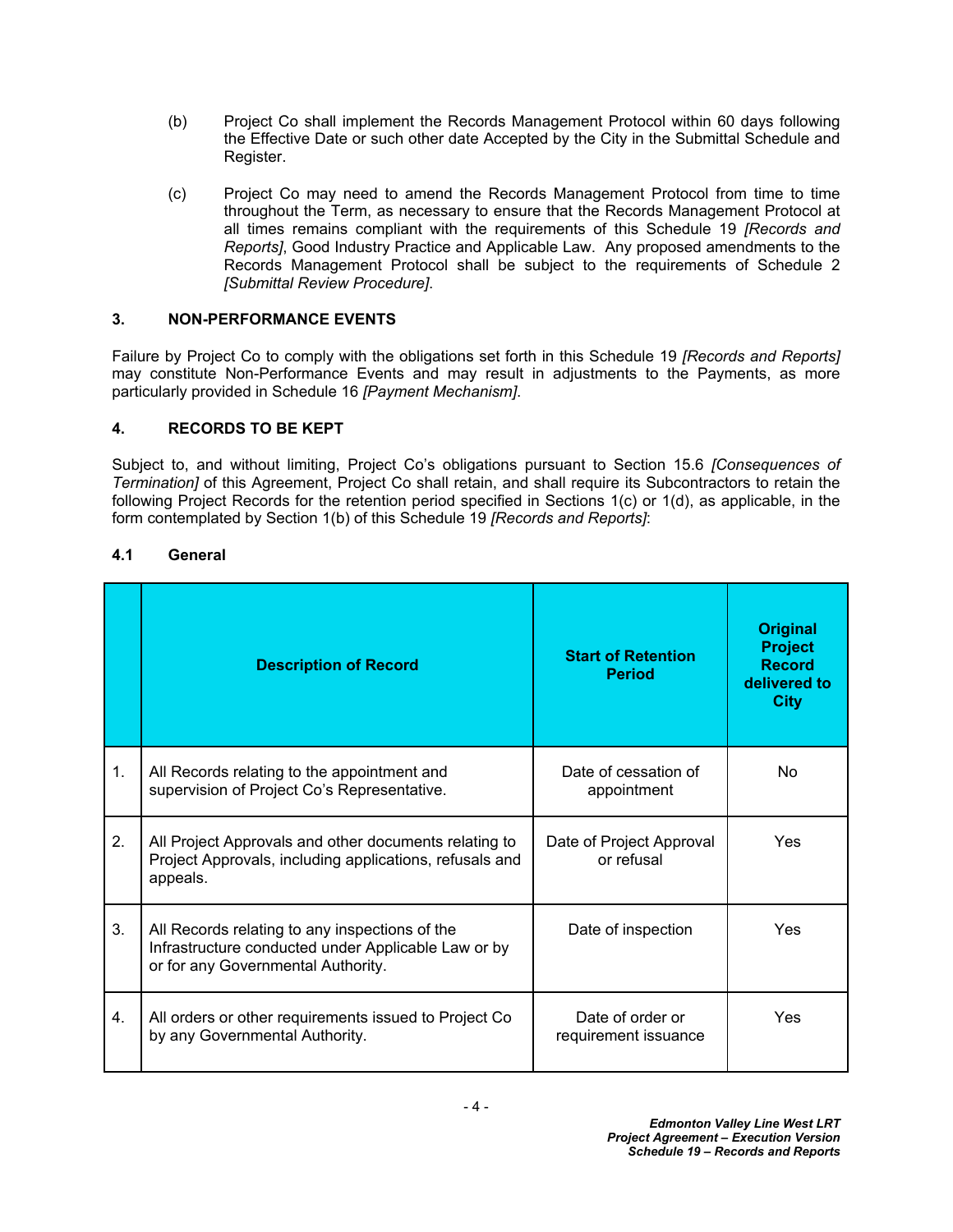|     | <b>Description of Record</b>                                                                                                                                                                                                                                                     | <b>Start of Retention</b><br><b>Period</b>                                     | <b>Original</b><br><b>Project</b><br><b>Record</b><br>delivered to<br><b>City</b> |
|-----|----------------------------------------------------------------------------------------------------------------------------------------------------------------------------------------------------------------------------------------------------------------------------------|--------------------------------------------------------------------------------|-----------------------------------------------------------------------------------|
| 5.  | All manuals, procedures, guidelines, policies and other<br>similar records in respect of the Infrastructure.                                                                                                                                                                     | Date of obsolescence or<br>replacement                                         | Yes                                                                               |
| 6.  | All inspection and testing records and certificates in<br>respect of the Infrastructure or any Infrastructure<br>components and all supporting documentation and<br>records (in particular those relating to any aspects of<br>safety or statutory compliance) relating thereto. | Date of inspection or test                                                     | Yes                                                                               |
| 7.  | All Records related to quality management, including<br>the Quality Documentation, Quality Records and other<br>records described in Schedule 9 [Quality<br>Management].                                                                                                         | Date of creation of<br>Record                                                  | Yes                                                                               |
| 8.  | All Records related to safety and security<br>management, including the date and time of any<br>incidents and any other records described in Schedule<br>11 [Project Safety Requirements] and Schedule 29<br>Security Matters].                                                  | Date of creation of<br>Record                                                  | Yes                                                                               |
| 9.  | All Records related to external relations, including<br>relations or communications with the public,<br>stakeholders and government agencies, and any other<br>records described in Schedule 12 [Communications<br>and Engagement].                                              | Date of creation of<br>Record                                                  | No                                                                                |
| 10. | All performance monitoring reports and relevant<br>background information.                                                                                                                                                                                                       | Date of creation of<br>Record                                                  | Yes                                                                               |
| 11. | All documents relating to the occurrence of Relief<br>Events, Limited Relief Events and Force Majeure<br>Events and the consequences thereof.                                                                                                                                    | Date of Relief Event,<br><b>Limited Relief Event or</b><br>Force Majeure Event | Yes                                                                               |
| 12. | All notices delivered to or received from the City.                                                                                                                                                                                                                              | Date of delivery or receipt                                                    | No                                                                                |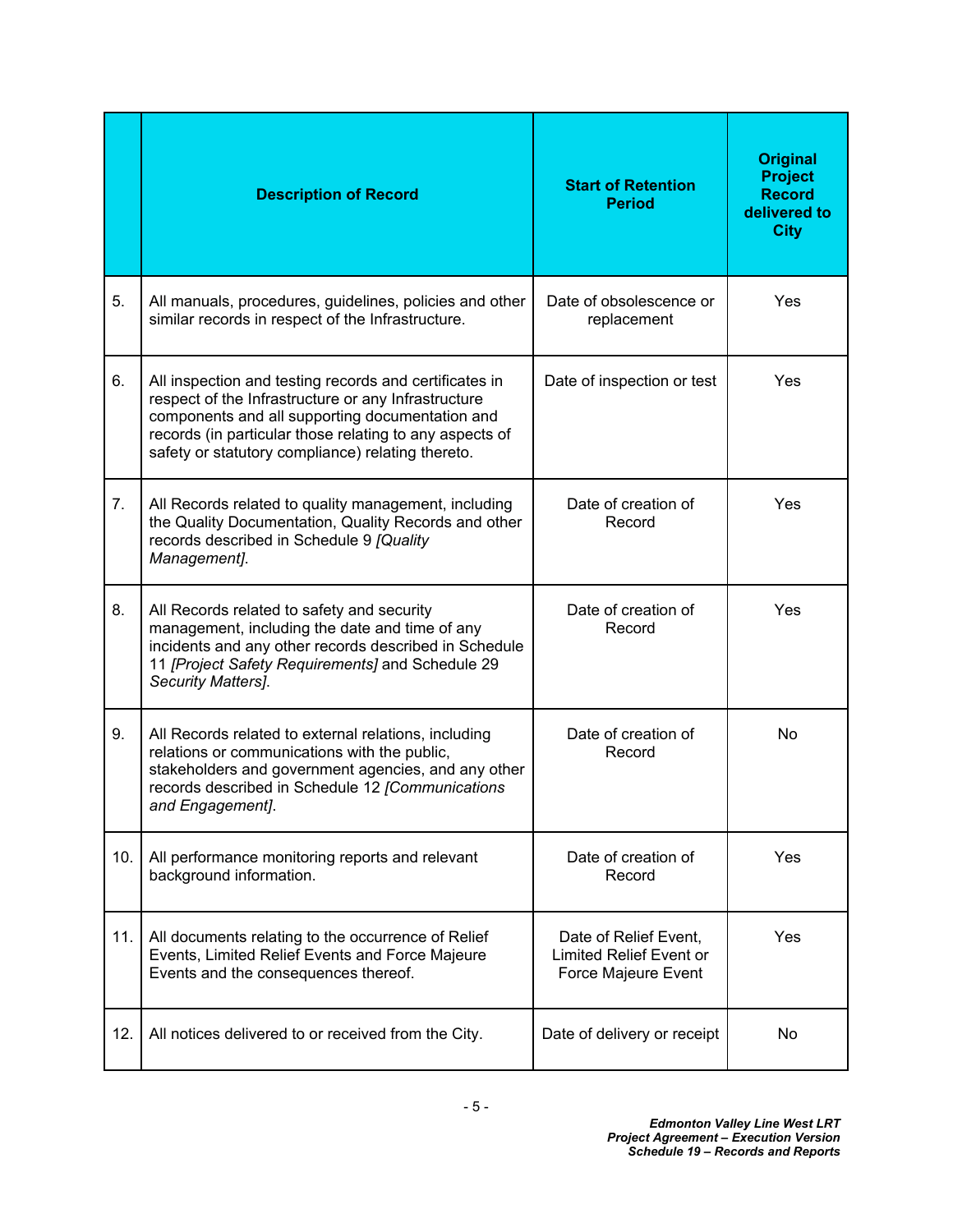|     | <b>Description of Record</b>                                                                                                                                                                    | <b>Start of Retention</b><br><b>Period</b>                                                              | <b>Original</b><br><b>Project</b><br><b>Record</b><br>delivered to<br><b>City</b> |
|-----|-------------------------------------------------------------------------------------------------------------------------------------------------------------------------------------------------|---------------------------------------------------------------------------------------------------------|-----------------------------------------------------------------------------------|
| 13. | All Records relating to a referral of a Dispute for<br>resolution pursuant to the Dispute Resolution<br>Procedure.                                                                              | Date of resolution                                                                                      | <b>No</b>                                                                         |
| 14. | All Records submitted in connection with any Change<br>or Innovation Proposal.                                                                                                                  | Date of Change Order<br>Confirmation or notice<br>from City not to accept<br><b>Innovation Proposal</b> | Yes                                                                               |
| 15. | All Records relating to a Change in Control of Project<br>Co.                                                                                                                                   | Date of Change in<br>Control                                                                            | Yes                                                                               |
| 16. | All Records related to environmental management,<br>and any other Records described in Schedule 10<br>[Environmental Performance Requirements].                                                 | Date of issuance of<br>Record                                                                           | Yes                                                                               |
| 17. | All Records related to environmental remediation and<br>waste disposal, including the date and time of any<br>environmental incidents.                                                          | Date of issuance of<br>Record                                                                           | Yes                                                                               |
| 18. | All Records relating to insurance claims.                                                                                                                                                       | Date of resolution of<br>claim                                                                          | Yes                                                                               |
| 19. | All Records of internal and external meetings related<br>to the Project, including any minutes, presentation<br>materials and other documents produced for, or in<br>respect of, such meetings. | Date of meeting                                                                                         | No.                                                                               |
| 20. | All Records related to agreements with<br>Subcontractors.                                                                                                                                       | Date of expiration or<br>termination of agreement<br>with Subcontractor                                 | No                                                                                |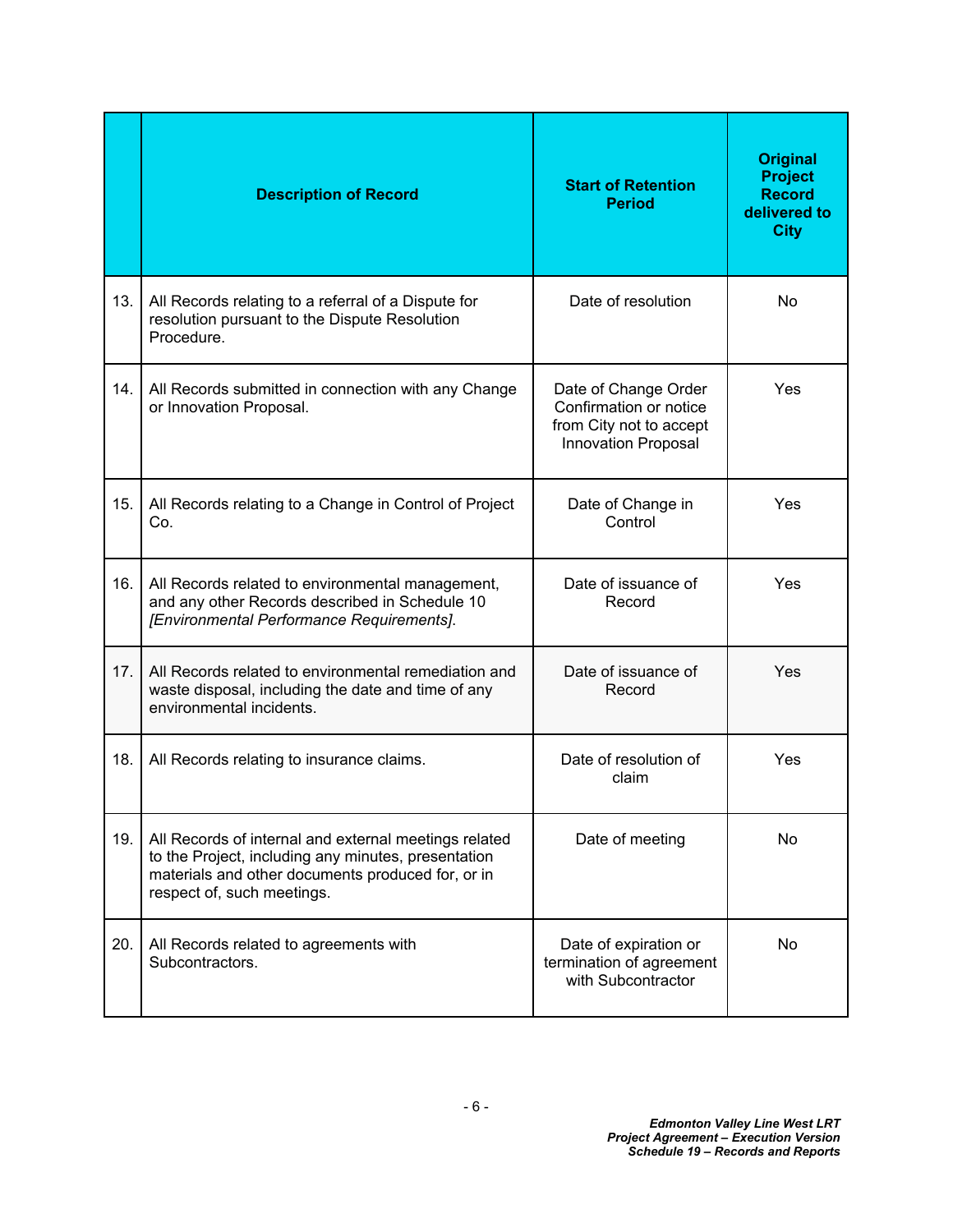|     | <b>Description of Record</b>                                                                                                             | <b>Start of Retention</b><br><b>Period</b> | <b>Original</b><br><b>Project</b><br><b>Record</b><br>delivered to<br><b>City</b> |
|-----|------------------------------------------------------------------------------------------------------------------------------------------|--------------------------------------------|-----------------------------------------------------------------------------------|
| 21. | All Records with respect to Non-Performance Events,<br>and all actions initiated by Project Co to respond to<br>and rectify such events. | Date of Non-Performance<br>Event           | Yes                                                                               |

### <span id="page-8-0"></span>**4.2 Financial Records**

|    | <b>Description of Record</b>                                                                                                                            | <b>Start of Retention</b><br><b>Period</b> | <b>Original</b><br><b>Project</b><br><b>Record</b><br>delivered to<br><b>City</b> |
|----|---------------------------------------------------------------------------------------------------------------------------------------------------------|--------------------------------------------|-----------------------------------------------------------------------------------|
| 1. | The Senior Financing Agreements and all other<br>documents and instruments in respect of any financing,<br>including all amendments to such agreements. | Date of issuance of<br>Record              | No.                                                                               |
| 2. | All invoices and records of payments, including<br>calculation thereof.                                                                                 | Date of issuance of<br>Record              | No                                                                                |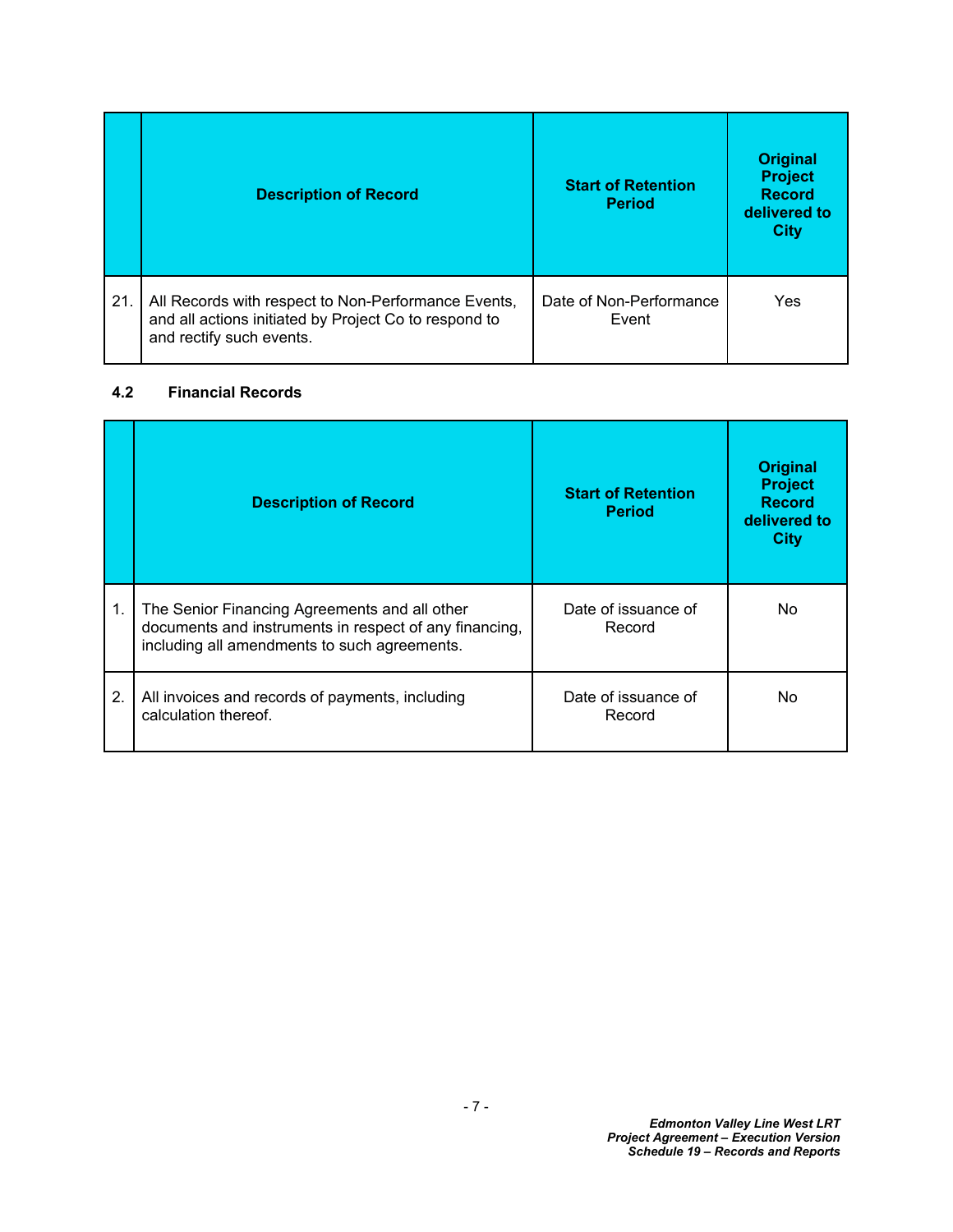# <span id="page-9-0"></span>**4.3 Design and Construction Records**

|    | <b>Description of Record</b>                                                                                                                                                                                                                                                                                                                                                                                                                                                                         | <b>Start of Retention</b><br><b>Period</b> | <b>Original</b><br><b>Project</b><br><b>Record</b><br>delivered to<br><b>City</b> |
|----|------------------------------------------------------------------------------------------------------------------------------------------------------------------------------------------------------------------------------------------------------------------------------------------------------------------------------------------------------------------------------------------------------------------------------------------------------------------------------------------------------|--------------------------------------------|-----------------------------------------------------------------------------------|
| 1. | All Design Data and information, including notices,<br>reports, test reports, test results and certificates and<br>other documents relating to the Design, the<br>Construction, the Lands and any other relevant lands,<br>including documents relating to planning, design,<br>supply, installation, testing, Commissioning,<br>engineering standards and any other documents<br>described in Schedule 4 [Design and Construction<br>Protocols] or in Schedule 5 [D&C Performance<br>Requirements]. | Date of issuance of<br>Record              | Yes                                                                               |
| 2. | All information, including drawings (including Final<br>Design drawings, revised, supplementary drawings,<br>redline markups of as constructed works, Design<br>Drawings, Record Drawings and shop drawings),<br>specifications, plans, records and other Construction<br>documentation described in Schedule 4 [Design and<br>Construction Protocols] or in Schedule 5 [D&C<br>Performance Requirements].                                                                                           | Date of issuance of<br>Record              | Yes                                                                               |
| 3. | All schedule information, including the Construction<br>Schedule, Public Art Integration Schedule and all<br>revisions thereto.                                                                                                                                                                                                                                                                                                                                                                      | Date of obsolescence or<br>replacement     | Yes                                                                               |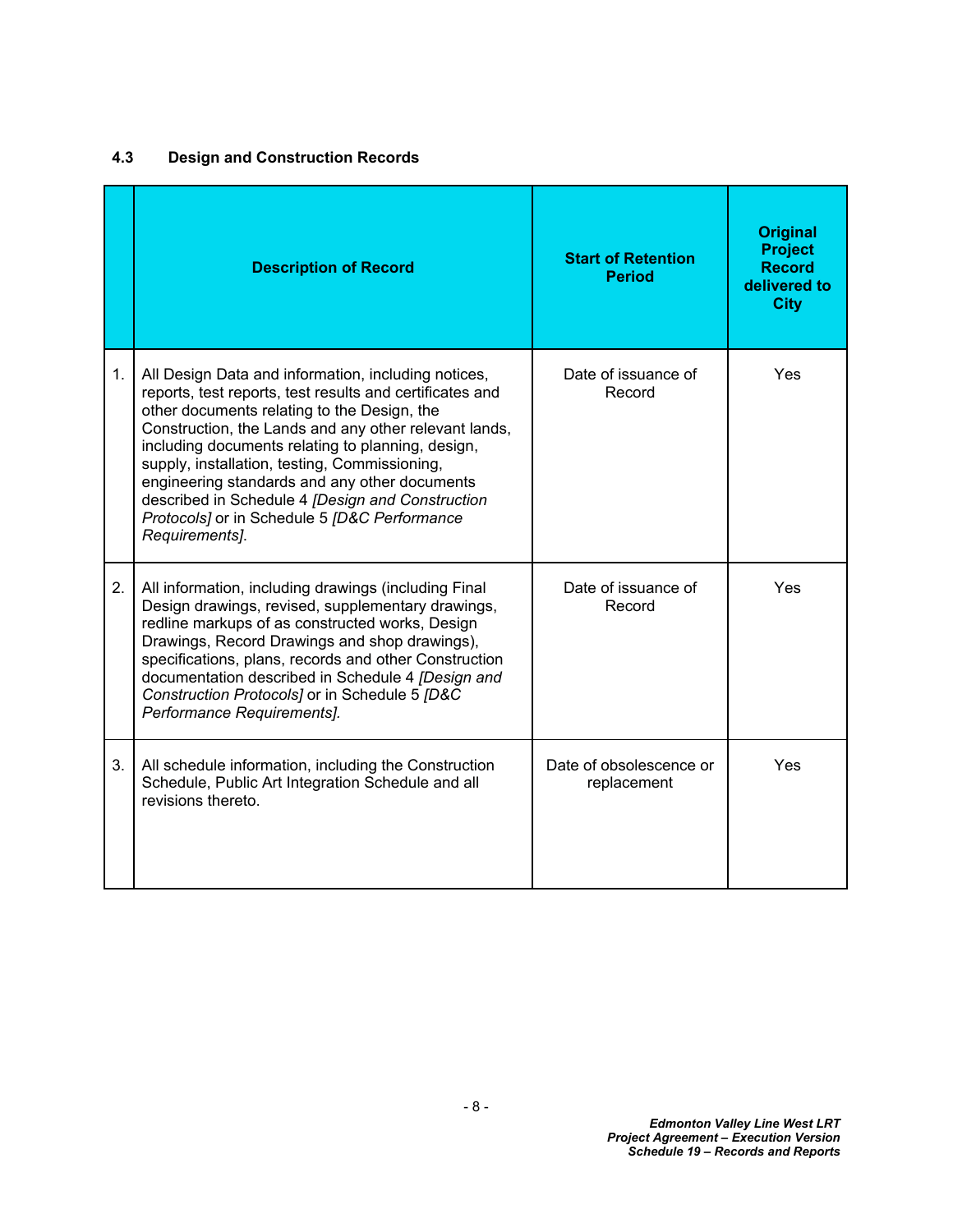### **APPENDIX 19-A DOCUMENT TYPE CODES AND DISCIPLINE CODES**

### **DOCUMENT TYPE CODES**

| Code       | <b>Description</b>                 | Code        | <b>Description</b>                   |
|------------|------------------------------------|-------------|--------------------------------------|
| <b>AUR</b> | <b>Audit Report</b>                | <b>OBJ</b>  | <b>Objectives</b>                    |
| <b>CER</b> | Certificate                        | <b>PER</b>  | Permit Request                       |
| CON        | Contract                           | <b>PLN</b>  | Plan                                 |
| <b>DBR</b> | Design Brief / Design Calculations | <b>PMP</b>  | Project Management Plan              |
| <b>DDC</b> | Design Development Change          | <b>PRC</b>  | <b>Process</b>                       |
| <b>DST</b> | Data Sheet                         | <b>PRD</b>  | Procedure                            |
| <b>DWG</b> | Drawing                            | <b>REG</b>  | Register                             |
| EQL        | <b>Equipment List</b>              | <b>REP</b>  | Report                               |
| <b>EVA</b> | <b>Earned Value</b>                | <b>RFI</b>  | Request for Information (RFI)        |
| <b>INV</b> | Invoice                            | <b>SCH</b>  | Schedule                             |
| <b>LST</b> | List                               | SOW         | Scope of Work                        |
| <b>LTR</b> | Letter                             | <b>SPEC</b> | General / Standard Specification     |
| <b>MEM</b> | Memorandum                         | <b>SVR</b>  | Site Visit Report                    |
| <b>MNL</b> | Manual (e.g. equipment manuals)    | <b>SVY</b>  | Survey                               |
| <b>MOD</b> | Model (e.g. 3D CAD model)          | <b>SWP</b>  | <b>Standard Work Procedure</b>       |
| <b>MPR</b> | Monthly Progress Report            | <b>TAR</b>  | <b>Traffic Accommodation Request</b> |
| <b>MSR</b> | Monthly Safety Report              | <b>TBE</b>  | <b>Technical Bid Evaluation</b>      |
| <b>MTO</b> | Material Take-Off                  | TME         | <b>Technical Memo</b>                |
| <b>NCR</b> | Non-Conformance Report (NCR)       | <b>WBS</b>  | <b>Work Breakdown Structure</b>      |
| <b>NTF</b> | Notification                       | <b>WPR</b>  | <b>Weekly Progress Report</b>        |

<span id="page-10-0"></span>

| Code        | <b>Description</b>                   |
|-------------|--------------------------------------|
| OBJ         | Objectives                           |
| PER         | <b>Permit Request</b>                |
| <b>PLN</b>  | Plan                                 |
| <b>PMP</b>  | Project Management Plan              |
| <b>PRC</b>  | Process                              |
| <b>PRD</b>  | Procedure                            |
| <b>REG</b>  | Register                             |
| <b>REP</b>  | Report                               |
| RFI         | Request for Information (RFI)        |
| <b>SCH</b>  | Schedule                             |
| SOW         | Scope of Work                        |
| <b>SPEC</b> | General / Standard Specification     |
| <b>SVR</b>  | Site Visit Report                    |
| SVY         | Survey                               |
| <b>SWP</b>  | <b>Standard Work Procedure</b>       |
| TAR         | <b>Traffic Accommodation Request</b> |
| <b>TBE</b>  | <b>Technical Bid Evaluation</b>      |
| <b>TME</b>  | Technical Memo                       |
| <b>WBS</b>  | Work Breakdown Structure             |
| <b>WPR</b>  | <b>Weekly Progress Report</b>        |